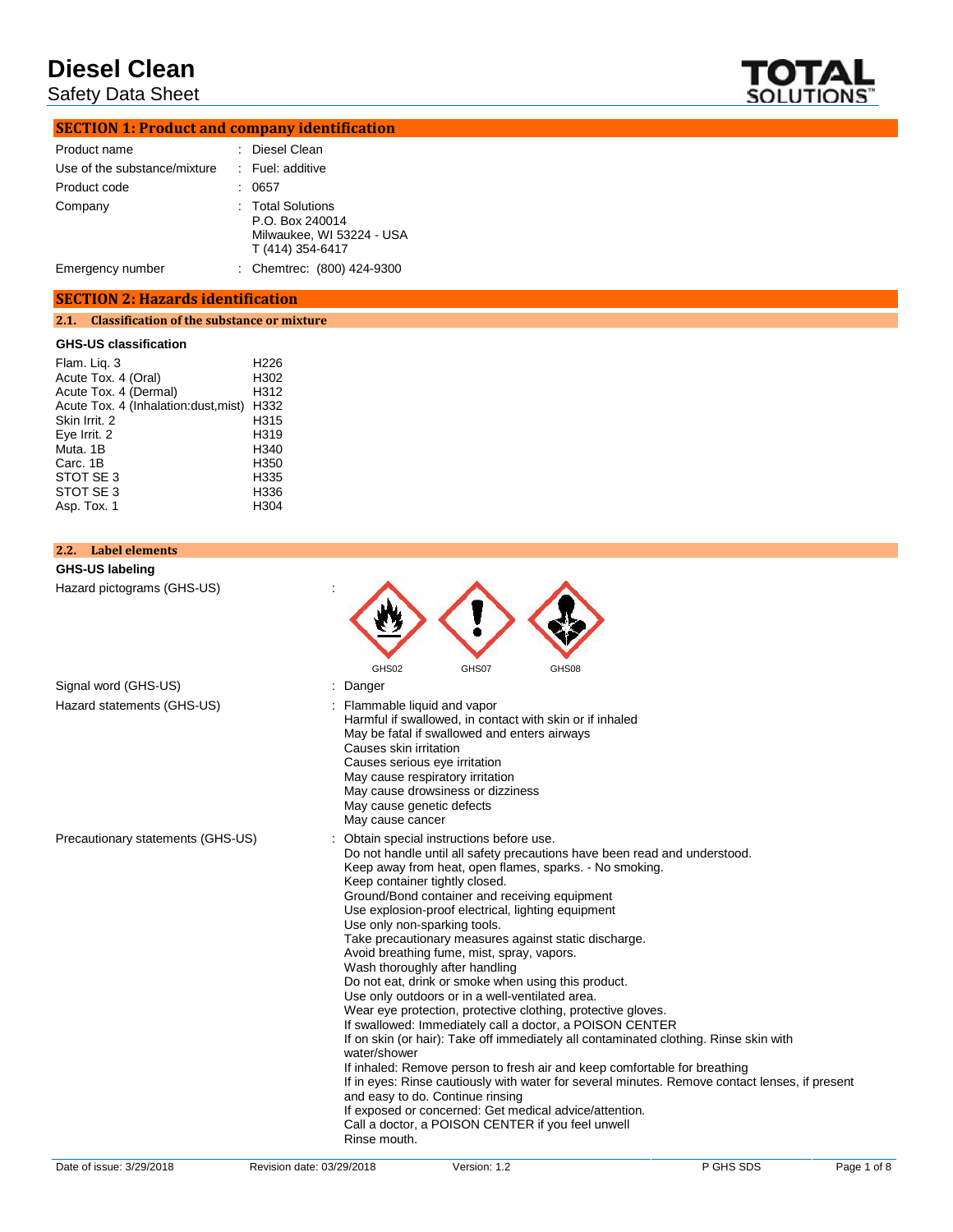

Do NOT induce vomiting. If skin irritation occurs: Get medical advice/attention. If eye irritation persists: Get medical advice/attention. Take off contaminated clothing and wash it before reuse. In case of fire: Use carbon dioxide (CO2), dry extinguishing powder, foam to extinguish. Store in a well-ventilated place. Keep container tightly closed. Keep cool. Store locked up. Dispose of contents/container to comply with local/regional/national/international regulations.

#### **2.3. Other hazards**

#### No additional information available

**2.4. Unknown acute toxicity (GHS US)**

Not applicable

### **SECTION 3: Composition/Information on ingredients**

#### **3.1. Substances**

Not applicable

#### Full text of H-phrases: see section 16

#### **3.2. Mixtures**

| Name                   | <b>Product identifier</b> | $\frac{9}{6}$ | <b>GHS-US classification</b>                                                                                                |
|------------------------|---------------------------|---------------|-----------------------------------------------------------------------------------------------------------------------------|
| SOLVESSO 100           | (CAS-No.) 64742-95-6      | 50-90         | Flam. Lig. 3, H226<br>Muta. 1B, H340<br>Carc. 1B, H350<br>STOT SE 3, H336<br><b>STOT SE 3. H335</b><br>Asp. Tox. 1, H304    |
| Trimethylbenzene       | (CAS-No.) 25551-13-7      | 45-55         | Acute Tox. 4 (Oral), H302<br>Acute Tox. 4 (Dermal), H312<br>Skin Irrit. 2. H315<br>Eye Irrit. 2B, H320<br>Asp. Tox. 1, H304 |
| 1,2,4-trimethylbenzene | (CAS-No.) 95-63-6         | $15 - 40$     | Flam. Liq. 3, H226<br>Acute Tox. 4 (Inhalation), H332<br>Skin Irrit. 2, H315<br>STOT SE 3, H335<br>Aquatic Chronic 2, H411  |
| 2-ethylhexyl nitrate   | (CAS-No.) 27247-96-7      | $5 - 10$      | Flam. Lig. 4, H227<br>Acute Tox. 4 (Inhalation), H332                                                                       |
| cumene                 | (CAS-No.) 98-82-8         | $4 - 9$       | Flam. Lig. 3, H226<br>Carc. 2, H351<br>STOT SE 3, H335<br>Asp. Tox. 1, H304                                                 |
| xylene                 | (CAS-No.) 1330-20-7       | $0.5 - 5$     | Flam. Liq. 3, H226<br>Acute Tox. 4 (Dermal), H312<br>Acute Tox. 4 (Inhalation), H332<br>Skin Irrit. 2, H315                 |
| cymenes                | (CAS-No.) 25155-15-1      | $0.5 - 1.5$   | Flam. Liq. 3, H226<br>Skin Irrit. 2. H315<br>Eye Irrit. 2A, H319                                                            |

A specific chemical identity and/or percentage of composition has been withheld as a trade secret. Any concentration shown as a range is to protect confidentiality or is due to batch variation.

| <b>SECTION 4: First aid measures</b>                                |                                                                                                                                                                                                                                                                                                        |
|---------------------------------------------------------------------|--------------------------------------------------------------------------------------------------------------------------------------------------------------------------------------------------------------------------------------------------------------------------------------------------------|
| <b>Description of first aid measures</b><br>4.1.                    |                                                                                                                                                                                                                                                                                                        |
| First-aid measures general                                          | : If you feel unwell, seek medical advice (show the label where possible). IF exposed or concerned:<br>Get medical advice/attention.                                                                                                                                                                   |
| First-aid measures after inhalation                                 | : If breathing is difficult, remove victim to fresh air and keep at rest in a position comfortable for<br>breathing. Call a POISON CENTER or doctor/physician if you feel unwell.                                                                                                                      |
| First-aid measures after skin contact                               | : Take off immediately all contaminated clothing and wash it before reuse. Wash skin with plenty of<br>water. If skin irritation occurs: Get medical advice/attention.                                                                                                                                 |
| First-aid measures after eye contact                                | : Rinse cautiously with water for several minutes. Remove contact lenses, if present and easy to do.<br>Continue rinsing. If eye irritation persists: Get medical advice/attention.                                                                                                                    |
| First-aid measures after ingestion                                  | : Immediately call a poison center or doctor/physician. Rinse mouth with water. Do NOT induce<br>vomiting.                                                                                                                                                                                             |
| Most important symptoms and effects, both acute and delayed<br>4.2. |                                                                                                                                                                                                                                                                                                        |
| Symptoms/effects                                                    | : Harmful in contact with skin. Harmful if inhaled. Harmful if swallowed. May be fatal if swallowed and<br>enters airways. Causes skin irritation. Causes serious eye irritation. May cause respiratory irritation.<br>May cause drowsiness or dizziness. May cause genetic defects. May cause cancer. |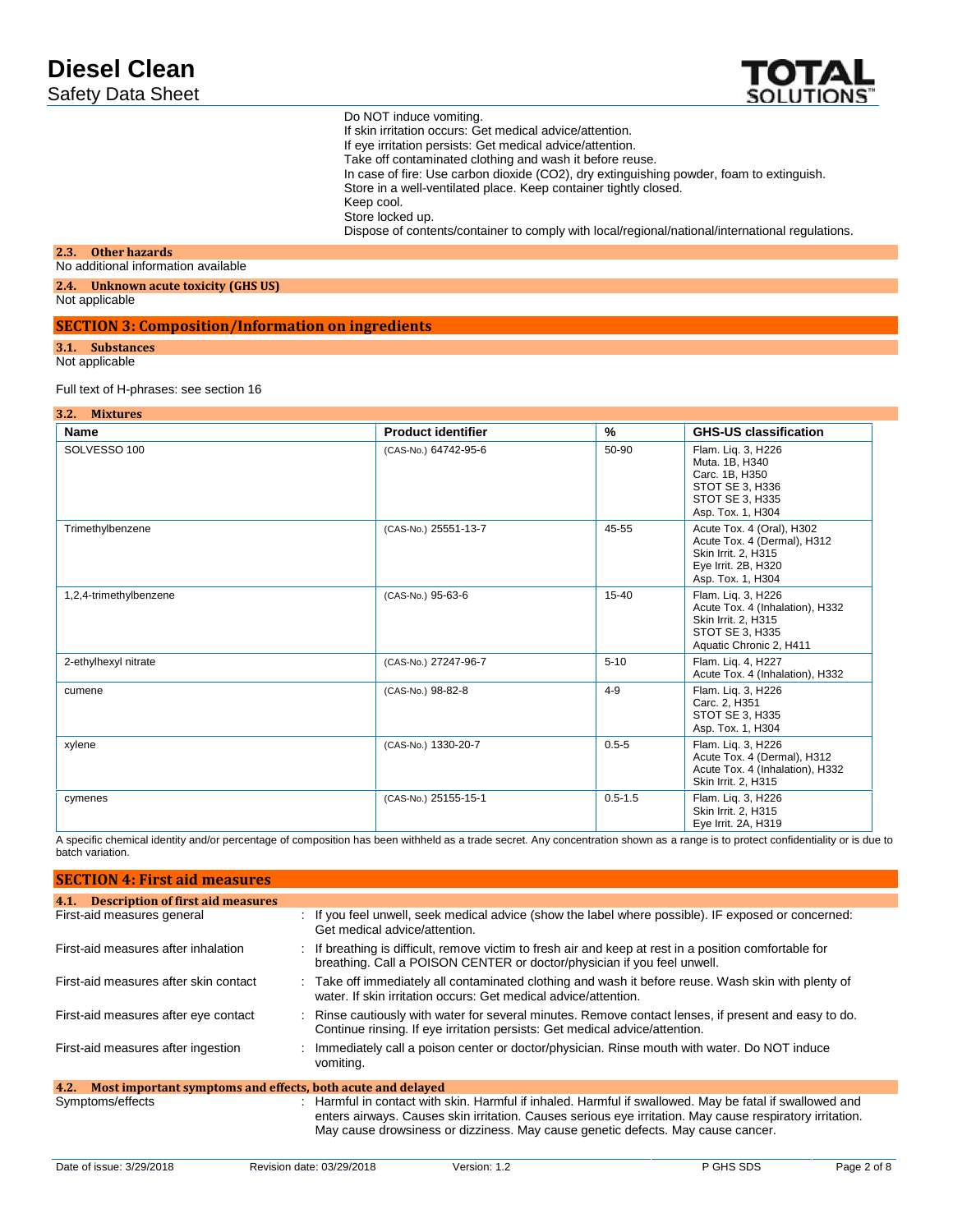

| <b>Safety Data Sheet</b>            | SOLUTIONS"                                                                                                                            |
|-------------------------------------|---------------------------------------------------------------------------------------------------------------------------------------|
| Symptoms/effects after inhalation   | Irritation of the respiratory tract. May cause drowsiness or dizziness. Central nervous system<br>depression.                         |
| Symptoms/effects after skin contact | : Causes skin irritation. Repeated exposure may cause skin dryness or cracking.                                                       |
| Symptoms/effects after eye contact  | Causes serious eye irritation.                                                                                                        |
| Symptoms/effects after ingestion    | May be fatal if swallowed and enters airways. Risk of aspiration pneumonia. Gastrointestinal<br>complaints. Cramps. Nausea. Vomiting. |

#### **4.3. Indication of any immediate medical attention and special treatment needed** Treat symptomatically.

| <b>SECTION 5: Firefighting measures</b>                       |                                                                                                                                                                             |
|---------------------------------------------------------------|-----------------------------------------------------------------------------------------------------------------------------------------------------------------------------|
| <b>Extinguishing media</b><br>5.1                             |                                                                                                                                                                             |
| Suitable extinguishing media                                  | : Dry chemical powder. Carbon dioxide. Alcohol-resistant foam.                                                                                                              |
| Special hazards arising from the substance or mixture<br>5.2. |                                                                                                                                                                             |
| Fire hazard                                                   | : Flammable liquid and vapor.                                                                                                                                               |
| Explosion hazard                                              | : vapors may travel long distances along ground before igniting/flashing back to vapor source.                                                                              |
| Reactivity                                                    | : Upon combustion: CO and CO2 are formed.                                                                                                                                   |
| <b>Advice for firefighters</b><br>5.3.                        |                                                                                                                                                                             |
| Firefighting instructions                                     | : Exercise caution when fighting any chemical fire. Use water spray or fog for cooling exposed<br>containers. Take account of environmentally hazardous firefighting water. |
| Protection during firefighting                                | : Do not enter fire area without proper protective equipment, including respiratory protection.                                                                             |

| <b>SECTION 6: Accidental release measures</b>             |                                                                                                         |
|-----------------------------------------------------------|---------------------------------------------------------------------------------------------------------|
|                                                           | 6.1. Personal precautions, protective equipment and emergency procedures                                |
| General measures                                          | : Remove ignition sources. Use special care to avoid static electric charges.                           |
| 6.1.1. For non-emergency personnel                        |                                                                                                         |
| Protective equipment                                      | Protective goggles. Gloves. Protective clothing.                                                        |
| Emergency procedures                                      | Evacuate unnecessary personnel. No naked flames or sparks.                                              |
| 6.1.2. For emergency responders                           |                                                                                                         |
| Protective equipment                                      | : Equip cleanup crew with proper protection.                                                            |
| Emergency procedures                                      | : Stop leak if safe to do so. Stop release. Ventilate area.                                             |
| <b>6.2.</b> Environmental precautions                     |                                                                                                         |
|                                                           | Avoid release to the environment. Prevent entry to sewers and public waters.                            |
| 6.3. Methods and material for containment and cleaning up |                                                                                                         |
| For containment                                           | : Contain released product, pump into suitable containers.                                              |
| Methods for cleaning up                                   | : This material and its container must be disposed of in a safe way, and as per local legislation. Take |

soap solution.

up liquid spill into inert absorbent material, e.g.: sand/earth. Clean contaminated surfaces with a

## **6.4. Reference to other sections**

No additional information available

| <b>SECTION 7: Handling and storage</b> |                                                                   |                                                                                                                                                                                                                                                                                                                                                                                                                                                                                                                                   |                                                                                                         |             |
|----------------------------------------|-------------------------------------------------------------------|-----------------------------------------------------------------------------------------------------------------------------------------------------------------------------------------------------------------------------------------------------------------------------------------------------------------------------------------------------------------------------------------------------------------------------------------------------------------------------------------------------------------------------------|---------------------------------------------------------------------------------------------------------|-------------|
| 7.1. Precautions for safe handling     |                                                                   |                                                                                                                                                                                                                                                                                                                                                                                                                                                                                                                                   |                                                                                                         |             |
| Precautions for safe handling          |                                                                   | : Comply with the legal requirements. Do not handle until all safety precautions have been read<br>and understood. Do not breathe vapors. Use personal protective equipment as required. Do not<br>eat, drink or smoke when using this product. Do not get in eyes, on skin, or on clothing. Handle<br>and open the container with care. Keep away from sources of ignition - No smoking. Take<br>precautions against electrostatic charges. Obtain special instructions before use. Remove<br>contaminated clothing immediately. |                                                                                                         |             |
| Hygiene measures                       |                                                                   | : Wash thoroughly after handling. Wash contaminated clothing before reuse.                                                                                                                                                                                                                                                                                                                                                                                                                                                        |                                                                                                         |             |
|                                        | 7.2. Conditions for safe storage, including any incompatibilities |                                                                                                                                                                                                                                                                                                                                                                                                                                                                                                                                   |                                                                                                         |             |
| Technical measures                     | followed.                                                         |                                                                                                                                                                                                                                                                                                                                                                                                                                                                                                                                   | : Comply with applicable regulations. Proper grounding procedures to avoid static electricity should be |             |
| Storage conditions                     |                                                                   | : Keep container tightly closed. Keep only in the original container in a cool, well ventilated place away<br>from: sparks, open flames, excessive heat.                                                                                                                                                                                                                                                                                                                                                                          |                                                                                                         |             |
| Incompatible products                  |                                                                   | : Strong oxidizers. Acids.                                                                                                                                                                                                                                                                                                                                                                                                                                                                                                        |                                                                                                         |             |
| Incompatible materials                 |                                                                   | : Sources of ignition. Heat sources.                                                                                                                                                                                                                                                                                                                                                                                                                                                                                              |                                                                                                         |             |
| Storage area                           | locked up.                                                        |                                                                                                                                                                                                                                                                                                                                                                                                                                                                                                                                   | Store away from heat. Store in a cool area. Store in a dry area. Store in a well-ventilated place. Keep |             |
| Special rules on packaging             |                                                                   | Keep only in original container, meet the legal requirements.                                                                                                                                                                                                                                                                                                                                                                                                                                                                     |                                                                                                         |             |
| Date of issue: 3/29/2018               | Revision date: 03/29/2018                                         | Version: 1.2                                                                                                                                                                                                                                                                                                                                                                                                                                                                                                                      | P GHS SDS                                                                                               | Page 3 of 8 |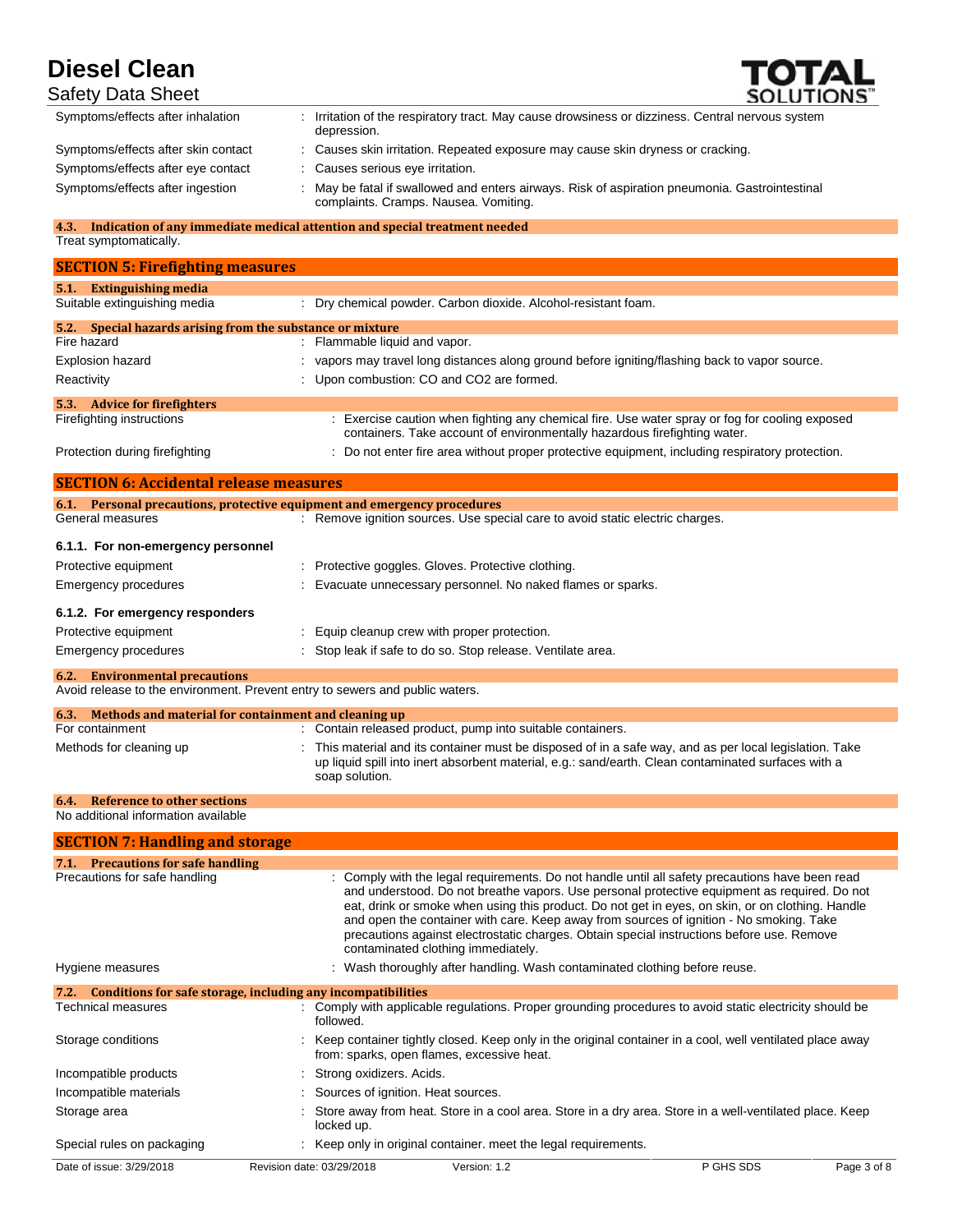Safety Data Sheet



# **SECTION 8: Exposure controls/personal protection**

### **8.1. Control parameters**

| Trimethylbenzene (25551-13-7)    |                                     |                                                                                                                                                                                                                                                                                                                                                                                                                                                                                                                                                                                                                     |
|----------------------------------|-------------------------------------|---------------------------------------------------------------------------------------------------------------------------------------------------------------------------------------------------------------------------------------------------------------------------------------------------------------------------------------------------------------------------------------------------------------------------------------------------------------------------------------------------------------------------------------------------------------------------------------------------------------------|
| <b>ACGIH</b>                     | ACGIH TWA (ppm)                     | 25 ppm                                                                                                                                                                                                                                                                                                                                                                                                                                                                                                                                                                                                              |
| <b>ACGIH</b>                     | Remark (ACGIH)                      | CNS impair; asthma; hematologic eff                                                                                                                                                                                                                                                                                                                                                                                                                                                                                                                                                                                 |
| 1,2,4-trimethylbenzene (95-63-6) |                                     |                                                                                                                                                                                                                                                                                                                                                                                                                                                                                                                                                                                                                     |
| <b>ACGIH</b>                     | ACGIH TWA (ppm)                     | 25 ppm                                                                                                                                                                                                                                                                                                                                                                                                                                                                                                                                                                                                              |
| cumene (98-82-8)                 |                                     |                                                                                                                                                                                                                                                                                                                                                                                                                                                                                                                                                                                                                     |
| <b>ACGIH</b>                     | ACGIH TWA (ppm)                     | $0.1$ ppm                                                                                                                                                                                                                                                                                                                                                                                                                                                                                                                                                                                                           |
| <b>ACGIH</b>                     | Remark (ACGIH)                      | Lung cancer; liver and lung dam; A2 (Suspected<br>Human Carcinogen: Human data are accepted as<br>adequate in quality but are conflicting or insufficient to<br>classify the agent as a confirmed human carcinogen;<br>OR, the agent is carcinogenic in experimental animals<br>at dose(s), by route(s) of exposure, at site(s), of<br>histologic type(s), or by mechanism(s) considered<br>relevant to worker exposure. The A2 is used primarily<br>when there is limited evidence or carcinogenicity in<br>humans and sufficient evidence of carcinogenicity in<br>experimental animals with relevance to humans) |
| <b>OSHA</b>                      | OSHA PEL (TWA) (mg/m <sup>3</sup> ) | $245$ mg/m <sup>3</sup>                                                                                                                                                                                                                                                                                                                                                                                                                                                                                                                                                                                             |
| <b>OSHA</b>                      | OSHA PEL (TWA) (ppm)                | 50 ppm                                                                                                                                                                                                                                                                                                                                                                                                                                                                                                                                                                                                              |
| xylene (1330-20-7)               |                                     |                                                                                                                                                                                                                                                                                                                                                                                                                                                                                                                                                                                                                     |
| <b>ACGIH</b>                     | ACGIH TWA (ppm)                     | 100 ppm                                                                                                                                                                                                                                                                                                                                                                                                                                                                                                                                                                                                             |
| <b>ACGIH</b>                     | ACGIH STEL (ppm)                    | $150$ ppm                                                                                                                                                                                                                                                                                                                                                                                                                                                                                                                                                                                                           |
| <b>ACGIH</b>                     | Remark (ACGIH)                      | URT & eye irr; CNS impair                                                                                                                                                                                                                                                                                                                                                                                                                                                                                                                                                                                           |
| <b>OSHA</b>                      | OSHA PEL (TWA) (mg/m <sup>3</sup> ) | $435$ mg/m <sup>3</sup>                                                                                                                                                                                                                                                                                                                                                                                                                                                                                                                                                                                             |
| <b>OSHA</b>                      | OSHA PEL (TWA) (ppm)                | $100$ ppm                                                                                                                                                                                                                                                                                                                                                                                                                                                                                                                                                                                                           |

**8.2. Exposure controls**

Personal protective equipment : Use appropriate personal protective equipment when risk assessment indicates this is necessary. Gloves. Safety glasses. Protective goggles. Protective clothing.



| <b>SECTION 9: Physical and chemical properties</b>            |                       |  |  |
|---------------------------------------------------------------|-----------------------|--|--|
| Information on basic physical and chemical properties<br>9.1. |                       |  |  |
| Physical state                                                | $:$ Liquid            |  |  |
| Appearance                                                    | : Clear, gold liquid. |  |  |
| Odor                                                          | : Solvent-like odour  |  |  |
| Odor threshold                                                | : No data available   |  |  |
| pH                                                            | : No data available   |  |  |
| Melting point                                                 | : No data available   |  |  |
| Freezing point                                                | : No data available   |  |  |
| Boiling point                                                 | : No data available   |  |  |
| Flash point                                                   | $: 108$ °F Closed Cup |  |  |
| Relative evaporation rate (butyl acetate=1)                   | : No data available   |  |  |
| Flammability (solid, gas)                                     | : No data available   |  |  |
| <b>Explosion limits</b>                                       | : No data available   |  |  |
| Explosive properties                                          | : No data available   |  |  |
| Oxidizing properties                                          | : No data available   |  |  |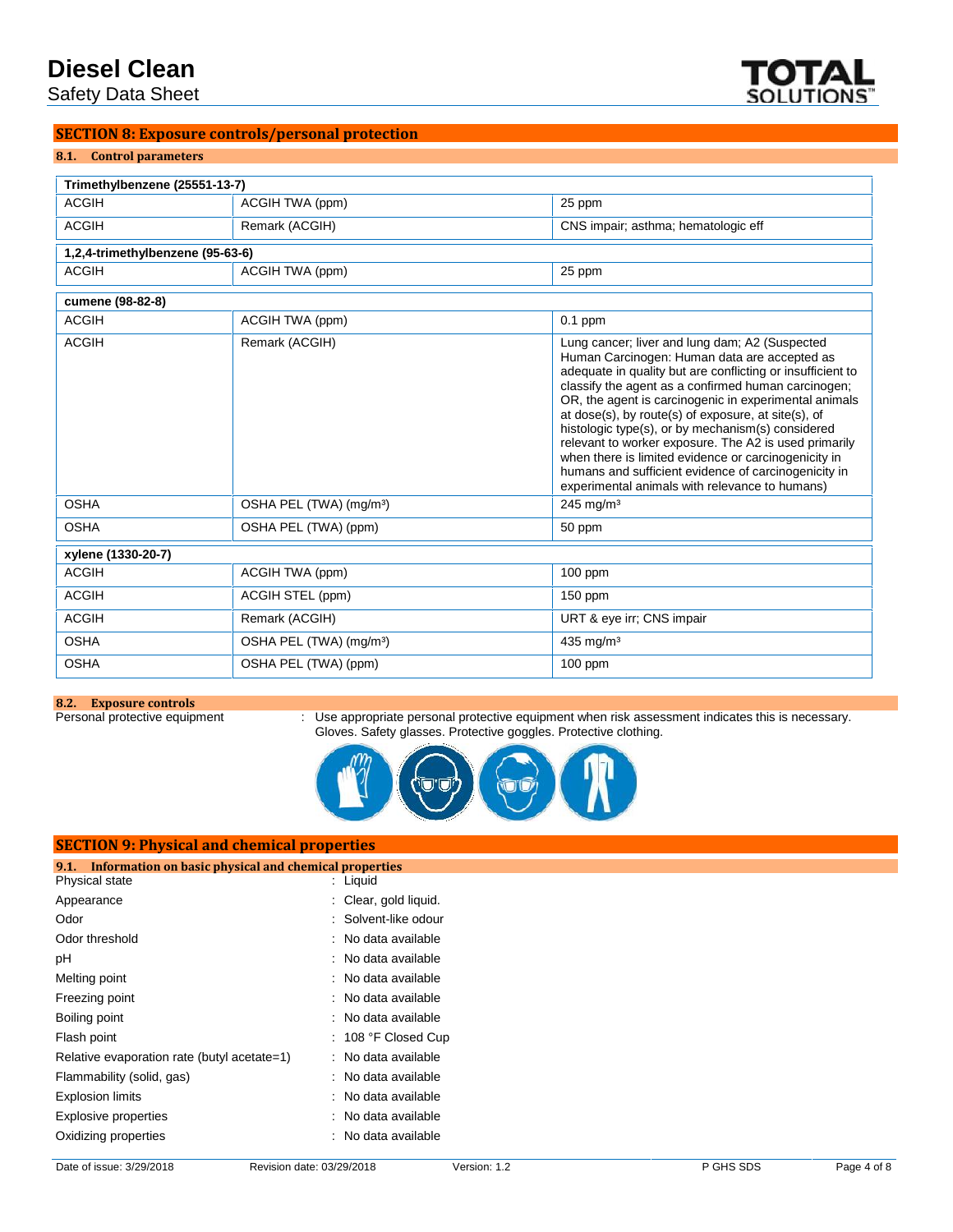# Safety Data Sheet

| Vapor pressure                  | : No data available   |
|---------------------------------|-----------------------|
| Relative density                | : No data available   |
| Relative vapor density at 20 °C | : No data available   |
| Specific gravity / density      | $: 0.87$ g/ml         |
| Solubility                      | : Insoluble in water. |
| Log Pow                         | : No data available   |
| Log Kow                         | : No data available   |
| Auto-ignition temperature       | : No data available   |
| Decomposition temperature       | : No data available   |
| Viscosity                       | : No data available   |
| Viscosity, kinematic            | $\approx$ 20 cSt      |
| Viscosity, dynamic              | : No data available   |
|                                 |                       |

# **SECTION 10: Stability and reactivity**

| 10.1. Reactivity                         |
|------------------------------------------|
|                                          |
| Upon combustion: CO and CO2 are formed.  |
|                                          |
|                                          |
| 10.2. Chemical stability                 |
|                                          |
| No additional information available      |
|                                          |
|                                          |
| 10.3. Possibility of hazardous reactions |
|                                          |
| Refer to section 10.1 on Reactivity.     |
|                                          |
|                                          |
| 10.4. Conditions to avoid                |
|                                          |
| No additional information available      |
|                                          |

# **10.5. Incompatible materials**

Oxidizing agents. Acids.

## **10.6. Hazardous decomposition products**

Under normal conditions of storage and use, hazardous decomposition products should not be produced.

| <b>SECTION 11: Toxicological information</b> |                                                                                                                            |
|----------------------------------------------|----------------------------------------------------------------------------------------------------------------------------|
| 11.1. Information on toxicological effects   |                                                                                                                            |
| Acute toxicity                               | Oral: Harmful if swallowed. Dermal: Harmful in contact with skin. Inhalation: dust, mist: Harmful if<br>inhaled.           |
| 2-ethylhexyl nitrate (27247-96-7)            |                                                                                                                            |
| LD50 oral rat                                | > 9600 mg/kg (Other, Rat, Male/female, Experimental value)                                                                 |
| ATE CLP (oral)                               | 500 mg/kg body weight                                                                                                      |
| ATE CLP (dermal)                             | 1100 mg/kg body weight                                                                                                     |
| ATE CLP (gases)                              | 4500 ppmV/4h                                                                                                               |
| ATE CLP (vapors)                             | 11 mg/l/4h                                                                                                                 |
| ATE CLP (dust, mist)                         | 1.5 $mg/l/4h$                                                                                                              |
| Trimethylbenzene (25551-13-7)                |                                                                                                                            |
| LD50 oral rat                                | 500 mg/kg                                                                                                                  |
| LD50 dermal rabbit                           | 1100 mg/kg                                                                                                                 |
| 1,2,4-trimethylbenzene (95-63-6)             |                                                                                                                            |
| LD50 oral rat                                | 6000 mg/kg body weight (EU Method B.1 tris: Acute oral toxic – Acute toxic class method, Rat,<br>Male, Experimental value) |
| LD50 dermal rat                              | 3440 mg/kg (OECD 402: Acute Dermal Toxicity, 24 h, Rat, Male/female, Read-across)                                          |
| LC50 inhalation rat (mg/l)                   | 10.2 mg/l air (Other, 4 h, Rat, Male/female, Read-across)                                                                  |
| ATE CLP (oral)                               | 6000 mg/kg body weight                                                                                                     |
| ATE CLP (dermal)                             | 3440 mg/kg body weight                                                                                                     |
| ATE CLP (gases)                              | 4500 ppmV/4h                                                                                                               |
| ATE CLP (vapors)                             | 11 mg/l/4h                                                                                                                 |
| ATE CLP (dust, mist)                         | 1.5 $mg/l/4h$                                                                                                              |
| SOLVESSO 100 (64742-95-6)                    |                                                                                                                            |
| LD50 oral rat                                | > 2000 mg/kg (Rat)                                                                                                         |
| LD50 dermal rabbit                           | > 3160 mg/kg (Rabbit)                                                                                                      |

Date of issue: 3/29/2018 Revision date: 03/29/2018 Version: 1.2 P GHS SDS Page 5 of 8

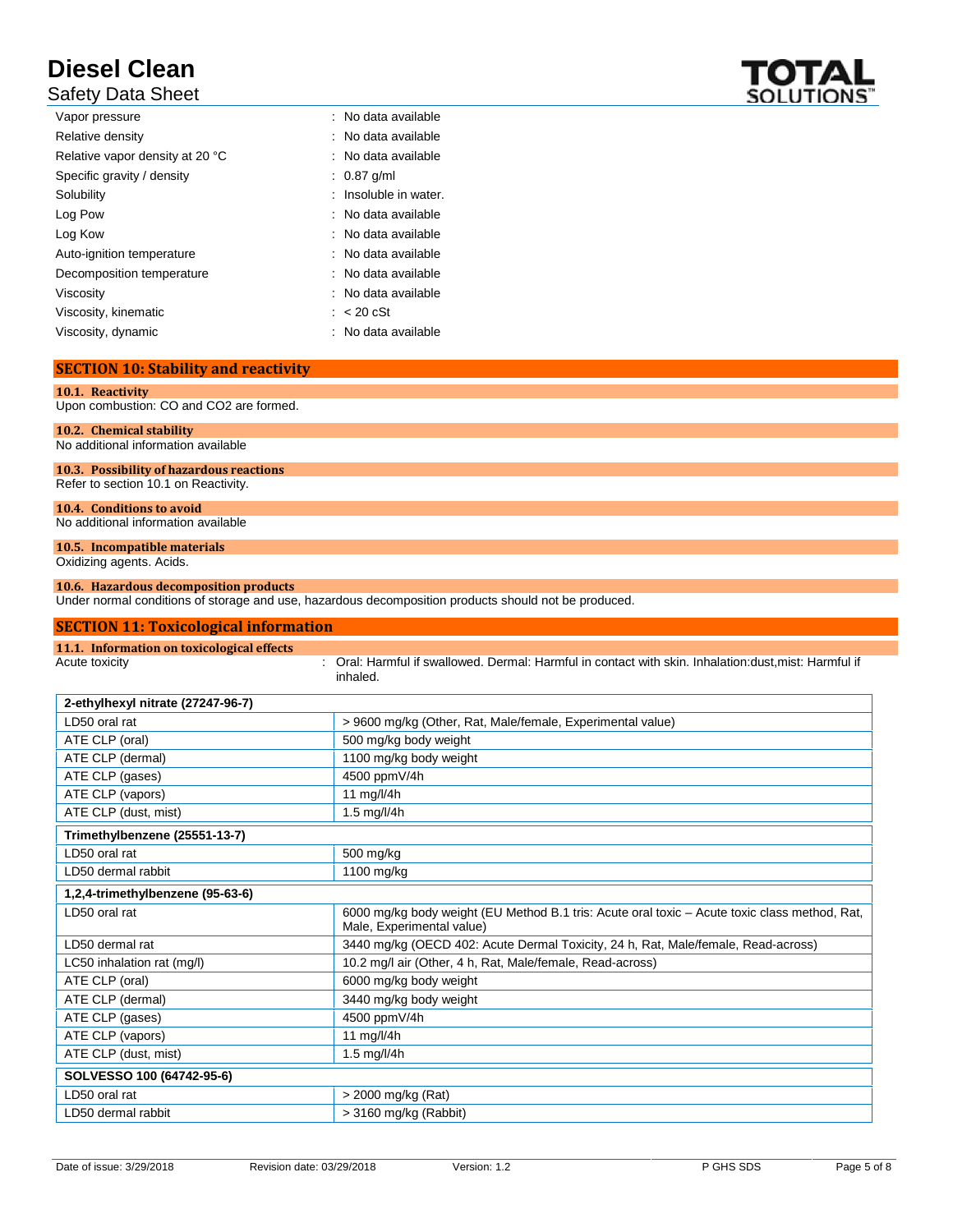Safety Data Sheet



| xylene (1330-20-7)                                    |                                                                                                                                       |
|-------------------------------------------------------|---------------------------------------------------------------------------------------------------------------------------------------|
| LC50 inhalation rat (ppm)                             | 4550 ppmV/4h                                                                                                                          |
| ATE CLP (dermal)                                      | 1100 mg/kg body weight                                                                                                                |
| ATE CLP (gases)                                       | 4550 ppmV/4h                                                                                                                          |
| ATE CLP (dust, mist)                                  | 1.5 mg/l/4h                                                                                                                           |
| cymenes (25155-15-1)                                  |                                                                                                                                       |
| LD50 oral rat                                         | > 2000 mg/kg (Rat)                                                                                                                    |
| Skin corrosion/irritation                             | Causes skin irritation.                                                                                                               |
| Serious eye damage/irritation                         | Causes serious eye irritation.                                                                                                        |
| Respiratory or skin sensitization                     | Not classified                                                                                                                        |
| Germ cell mutagenicity                                | May cause genetic defects.                                                                                                            |
| Carcinogenicity                                       | May cause cancer.                                                                                                                     |
| cumene (98-82-8)                                      |                                                                                                                                       |
| IARC group                                            | 2B - Possibly carcinogenic to humans                                                                                                  |
| xylene (1330-20-7)                                    |                                                                                                                                       |
| IARC group                                            | 3 - Not classifiable                                                                                                                  |
| Reproductive toxicity                                 | : Not classified                                                                                                                      |
| Specific target organ toxicity - single exposure :    | May cause respiratory irritation. May cause drowsiness or dizziness.                                                                  |
| Specific target organ toxicity - repeated<br>exposure | : Not classified                                                                                                                      |
| Aspiration hazard                                     | : May be fatal if swallowed and enters airways.                                                                                       |
| Symptoms/effects after inhalation                     | Irritation of the respiratory tract. May cause drowsiness or dizziness. Central nervous system<br>depression.                         |
| Symptoms/effects after skin contact                   | Causes skin irritation. Repeated exposure may cause skin dryness or cracking.                                                         |
| Symptoms/effects after eye contact                    | : Causes serious eye irritation.                                                                                                      |
| Symptoms/effects after ingestion                      | May be fatal if swallowed and enters airways. Risk of aspiration pneumonia. Gastrointestinal<br>complaints. Cramps. Nausea. Vomiting. |
| Likely routes of exposure                             | Skin and eye contact                                                                                                                  |

# **SECTION 12: Ecological information**

| 12.1. Toxicity                      |                                                                                                                                              |           |             |
|-------------------------------------|----------------------------------------------------------------------------------------------------------------------------------------------|-----------|-------------|
| 2-ethylhexyl nitrate (27247-96-7)   |                                                                                                                                              |           |             |
| LC50 fish 1                         | 2 mg/l (OECD 203: Fish, Acute Toxicity Test, 96 h, Brachydanio rerio, Semi-static system,<br>Fresh water, Experimental value)                |           |             |
| EC50 Daphnia 1                      | > 12.6 mg/l (OECD 202: Daphnia sp. Acute Immobilisation Test, 48 h, Daphnia magna, Static<br>system, Fresh water, Experimental value)        |           |             |
| ErC50 (algae)                       | 3.22 mg/l (OECD 201: Alga, Growth Inhibition Test, 72 h, Pseudokirchneriella subcapitata,<br>Static system, Fresh water, Experimental value) |           |             |
| 1,2,4-trimethylbenzene (95-63-6)    |                                                                                                                                              |           |             |
| LC50 fish 1                         | 7.72 mg/l (96 h, Pimephales promelas, Flow-through system, Fresh water, Experimental<br>value)                                               |           |             |
| SOLVESSO 100 (64742-95-6)           |                                                                                                                                              |           |             |
| LC50 fish 1                         | 18 mg/l (Pisces)                                                                                                                             |           |             |
| EC50 Daphnia 1                      | 21 mg/l (Daphnia sp.)                                                                                                                        |           |             |
| 12.2. Persistence and degradability |                                                                                                                                              |           |             |
| 2-ethylhexyl nitrate (27247-96-7)   |                                                                                                                                              |           |             |
| Persistence and degradability       | Not readily biodegradable in water.                                                                                                          |           |             |
| 1,2,4-trimethylbenzene (95-63-6)    |                                                                                                                                              |           |             |
| Persistence and degradability       | Biodegradable in the soil. Not readily biodegradable in water.                                                                               |           |             |
| Chemical oxygen demand (COD)        | 0.44 g $O_2$ /g substance                                                                                                                    |           |             |
| SOLVESSO 100 (64742-95-6)           |                                                                                                                                              |           |             |
| Persistence and degradability       | Readily biodegradable in water.                                                                                                              |           |             |
| cymenes (25155-15-1)                |                                                                                                                                              |           |             |
| Date of issue: 3/29/2018            | Revision date: 03/29/2018<br>Version: 1.2                                                                                                    | P GHS SDS | Page 6 of 8 |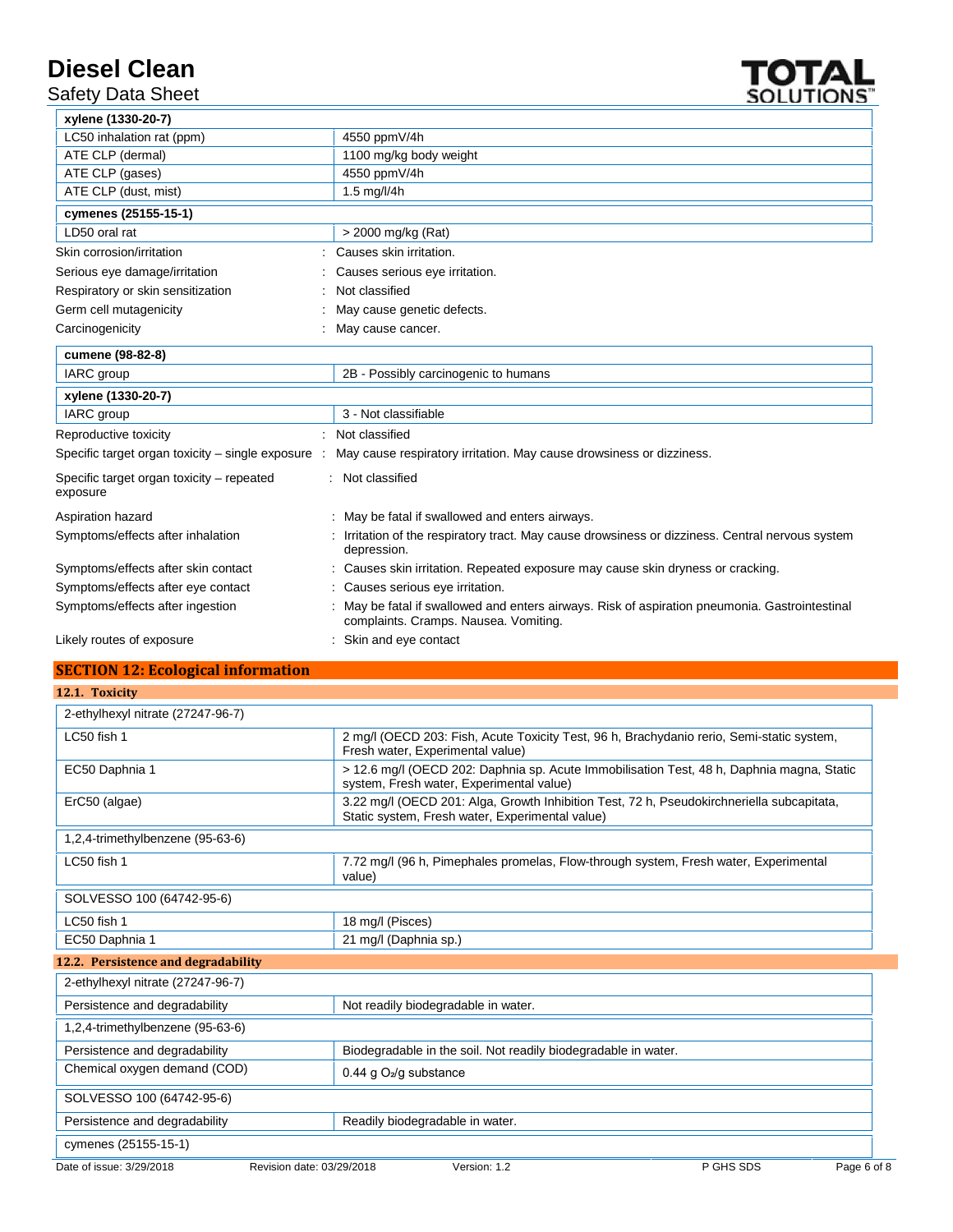# Safety Data Sheet



| cymenes (25155-15-1)              |                                                                                           |
|-----------------------------------|-------------------------------------------------------------------------------------------|
| Persistence and degradability     | Biodegradability in water: no data available.                                             |
| 12.3. Bioaccumulative potential   |                                                                                           |
| 2-ethylhexyl nitrate (27247-96-7) |                                                                                           |
| Log Pow                           | 5.24 (Experimental value, OECD 117: Partition Coefficient (n-octanol/water), HPLC method) |
| Bioaccumulative potential         | High potential for bioaccumulation (Log Kow > 5).                                         |
| 1,2,4-trimethylbenzene (95-63-6)  |                                                                                           |
| BCF fish 1                        | 31 - 275 (Other, 8 week(s), Cyprinus carpio, Weight of evidence)                          |
| Log Pow                           | 3.63 - 4.09 (Experimental value)                                                          |
| Bioaccumulative potential         | Low potential for bioaccumulation (BCF $<$ 500).                                          |
| SOLVESSO 100 (64742-95-6)         |                                                                                           |
| Log Pow                           | > 3                                                                                       |
| cymenes (25155-15-1)              |                                                                                           |
| Bioaccumulative potential         | No bioaccumulation data available.                                                        |

## **SECTION 13: Disposal considerations**

#### **13.1. Waste treatment methods** Product/Packaging disposal

recommendations

: Dispose in a safe manner in accordance with local/national regulations.

# **SECTION 14: Transport information Department of Transportation (DOT)**

### **Additional information** : When transported by ground in non-bulk containers, this product utilizes the exception found under 49 CFR 173.150. If any alteration of packaging, product, or mode of transportation is further intended, different shipping names and labeling may be required.

# **ADR** No additional information available **Transport by sea**

# No additional information available

# **Air transport**

# No additional information available

## **SECTION 15: Regulatory information**

All components of this product are listed, or excluded from listing, on the United States Environmental Protection Agency Toxic Substances Control Act (TSCA) inventory.

Chemical(s) subject to the reporting requirements of Section 313 or Title III of the Superfund Amendments and Reauthorization Act (SARA) of 1986 and 40 CFR Part 372.

| 1,2,4-trimethylbenzene | CAS-No. 95-63-6   | 15-40%     |
|------------------------|-------------------|------------|
| <b>cumene</b>          | CAS-No. 98-82-8   | 4-9%       |
| xylene                 | CAS-No. 1330-20-7 | $0.5 - 5%$ |

| $1,2,4$ -trimethylbenzene (95-63-6)                                 |  |  |  |  |
|---------------------------------------------------------------------|--|--|--|--|
| Subject to reporting requirements of United States SARA Section 313 |  |  |  |  |
|                                                                     |  |  |  |  |

| cumene (98-82-8)                                                    |         |  |
|---------------------------------------------------------------------|---------|--|
| Subject to reporting requirements of United States SARA Section 313 |         |  |
|                                                                     |         |  |
| CERCLA RQ                                                           | 5000 lb |  |